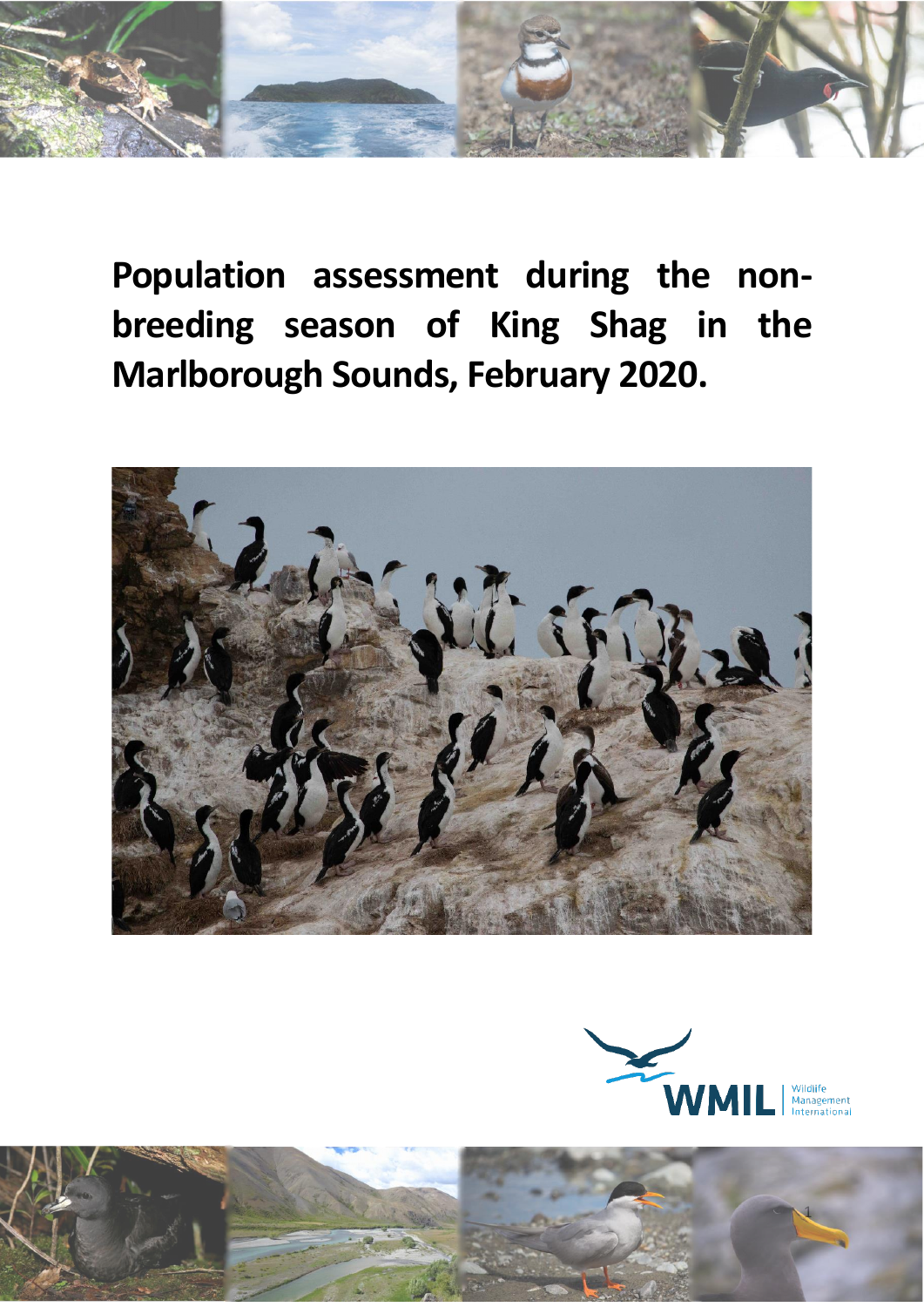### **Population assessment during the non-breeding season of King Shag in the Marlborough Sounds, February 2020.**

Mike Bell<sup>1</sup>, Peter G. Frost<sup>2</sup>, and David S. Melville<sup>3</sup>.

<sup>1</sup>Wildlife Management International Ltd PO Box 607 Blenheim 7240 New Zealand [www.wmil.co.nz](http://www.wmil.co.nz/)

²Science Support Service 87 Ikitara Road, Whanganui 4500

³1261 Dovedale Road RD2 Wakefield Nelson 7096

April 2020

#### **Citation:**

This report should be cited as:

Bell, M.; Frost, P.G.; Melville, D.S. 2020. Population assessment during the non-breeding season of King Shag in the Marlborough Sounds, February 2020. Unpublished Technical Report to New Zealand King Salmon.

Cover image: Imagery from a section of the Duffers Reef colony from the sea, February 2020, © Dan Burgin

All photographs in this Report are copyright © WMIL unless otherwise credited, in which case the person or organization credited is the copyright holder.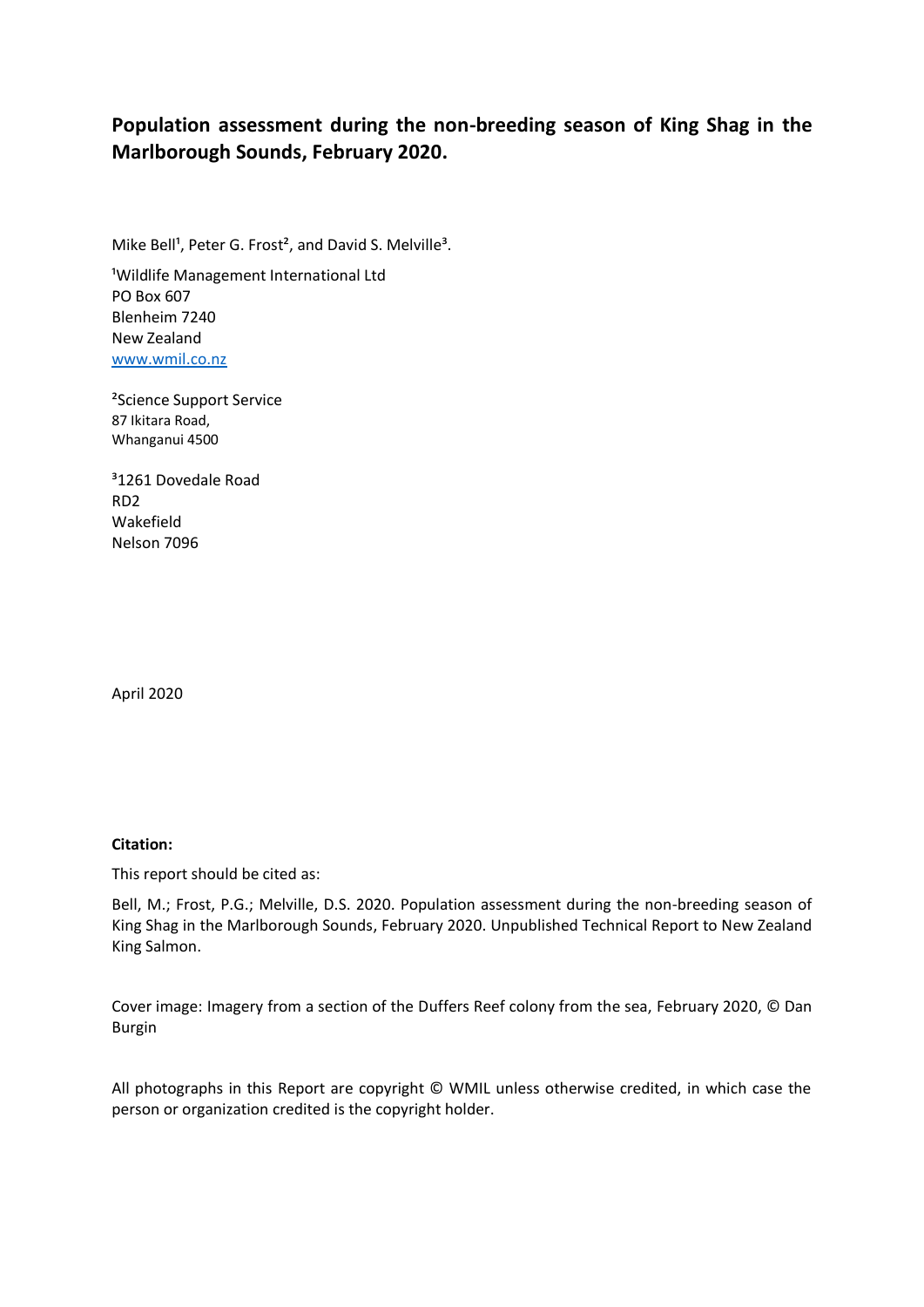# **1. INTRODUCTION**

In April 2014, New Zealand King Salmon was granted resource consent to establish new salmon farms in the Waitata Reach and Richmond Bay. One condition of this consent required the company to develop and implement a King Shag Management Plan to ensure that the establishment and operation of the new salmon farms do not result in a reduction in the King Shag population in the Marlborough Sounds, especially at Duffers Reef (Schuckard 2015). As recommended by Schuckard (2015), the management plan was reviewed after 3 years and a new one adopted in 2019 (Bell 2019a).

One provision of the first King Shag Management Plan required the population to be censused by aerial survey at least once every three years (Schuckard 2015). If either the overall population, or the Duffers Reef roost site, are found to have declined by >3% per annum over this interval, then aerial surveys must be undertaken annually.

A base-line aerial survey carried out in February 2015 recorded 834 King Shag at nine sites throughout the Marlborough Sounds (Schuckard 2018). The survey was repeated in February 2018, when 633 King Shag were counted at ten sites (Schuckard 2018). As this represented an 8.7% per annum reduction in numbers between the two surveys, New Zealand King Salmon initiated annual surveys as required by the management plan. A survey in January 2019 found 789 birds (Bell et al. 2019). Despite the increase, this number still represented a 1.5% per annum reduction since early 2015 (Bell et al. 2019).

Given the fluctuations in King Shag numbers recorded during these non-breeding season aerial surveys, and further to support research by the Marine Farming Association-led King Shag Working Group, New Zealand King Salmon adopted annual aerial surveys as a routine in their revised King Shag Management Plan (Bell 2019a). This report presents the results of the latest aerial survey of the nonbreeding season population of King Shag conducted in February 2020.

## **2. METHODS**

This aerial survey aimed to census the entire King Shag population during the non-breeding season, a time when King Shag roost both at breeding colonies and at other sites within the Marlborough Sounds. For consistency throughout this report we refer to all these sites as King Shag roosts.

The methods followed those of previous surveys, but with modifications to aerial survey height and turning distance, as recommended after the 2018 survey, and with the survey being done on an overcast day, as recommended following the 2019 survey (Bell et al 2019). The same operator used for the 2019 survey, Canterbury Aviation, flew the 2020 survey. Canterbury Aviation has extensive aerial survey experience, having previously been involved in breeding season censuses of King Shag, and so is familiar with the area and requirements for surveying King Shags.

In consultation with New Zealand King Salmon, the King Shag Working Group and Canterbury Aviation developed a protocol prior to undertaking the aerial survey. This identified 16 known King Shag roost sites for which aerial photographs were required, an increase in the number of known roost sites following the establishment of a new roost site at Bottle Rock Point, found during a boat survey carried out in June 2019 (Bell 2019b). Photographs had to be taken between 0630 and 0830 hours, on an overcast morning, with an aircraft height of 700 feet (213m) above sea-level and speed less than 90 knots (166km/h). Because up to three passes of each roost site might be needed to fully cover the site, the aircraft had to turn to line up the next run no closer than 0.4 NM (740m) from the roost to prevent disturbance.

The aerial survey was flown in a Cessna 180. High-definition geo-referenced aerial photographs were taken with a Canon 5DS r camera and a Tamron SP 85mm F/1.8 Di VC USD F016 lens located on a stabilised mount on the underbody of the aircraft. The embedded Exif data showed the time the image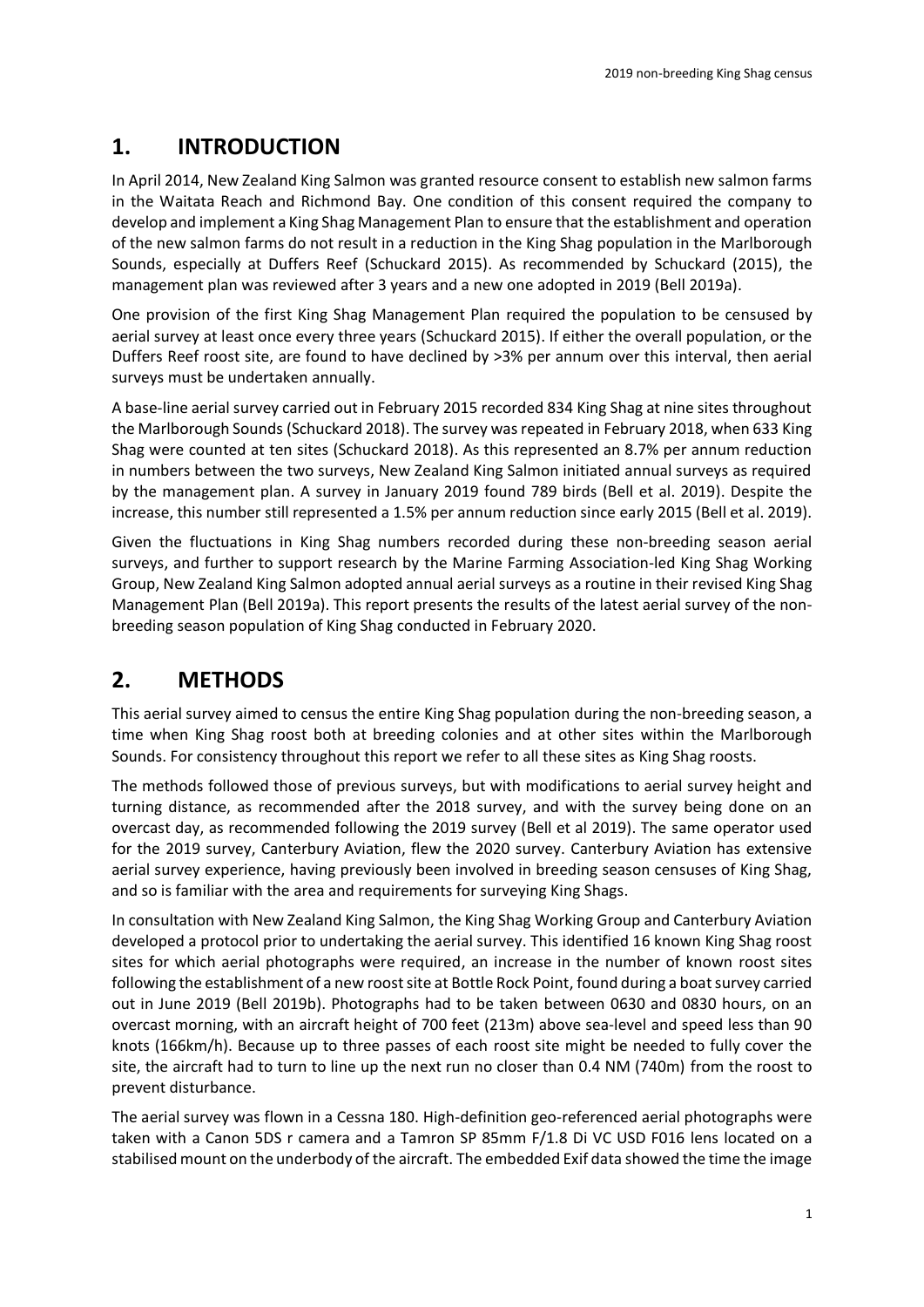was taken which was linked to a GPS track of the flight. This provided aerial imagery of similar resolution to previous surveys.

Three independent assessors counted the number of shags present at each roost site from the set of images taken of each site. The mean, standard deviation and coefficient of variation of these counts for each roost site was calculated and the sum of these means across all roost sites used to estimate the total population of King Shag in the Marlborough Sounds.

### **3. RESULTS**

#### **Aerial survey**

The aerial survey of all known active, or recently active King Shag breeding or roost sites was carried out on 21 February 2020. The first images were captured at Rahuinui at 0752 h and the last images at White Rocks at 0924 h, a survey period of 93 minutes (Table 1). The weather was calm and overcast cloud, with most images captured in cloud.

| Roost site                 | Area                   | Time |
|----------------------------|------------------------|------|
| Rahuinui                   | Tasman Bay             | 0752 |
| <b>Squadron Rocks</b>      | Tasman Bay             | 0800 |
| Kuru Pongi/North Trios     | <b>Admiralty Bay</b>   | 0807 |
| Kuru Pongi/ South Trios    | <b>Admiralty Bay</b>   | 0810 |
| Tekuru Kuru/Stewart Island | <b>Admiralty Bay</b>   | 0815 |
| Tawhitinui                 | Pelorus                | 0824 |
| Duffers Reef               | Pelorus                | 0832 |
| Te Kaiangapipi             | Pelorus                | 0835 |
| Moturaka/The Haystack      | Pelorus                | 0842 |
| <b>Sentinel Rock</b>       | Pelorus                | 0845 |
| Hunia                      | Port Gore              | 0853 |
| Oruawairua/Blumine         | Queen Charlotte        | 0901 |
| <b>Bottle Rock Point</b>   | Queen Charlotte        | 0906 |
| The Twins                  | <b>Queen Charlotte</b> | 0910 |
| Ruakaka                    | Queen Charlotte        | 0914 |
| White Rocks                | Queen Charlotte        | 0924 |

*Table 1. Time of aerial photography at each King Shag roost site photographed during the King Shag survey 21 February 2020.*

Image quality was generally high, helped by photographing in overcast conditions, which minimised the risk of overexposure.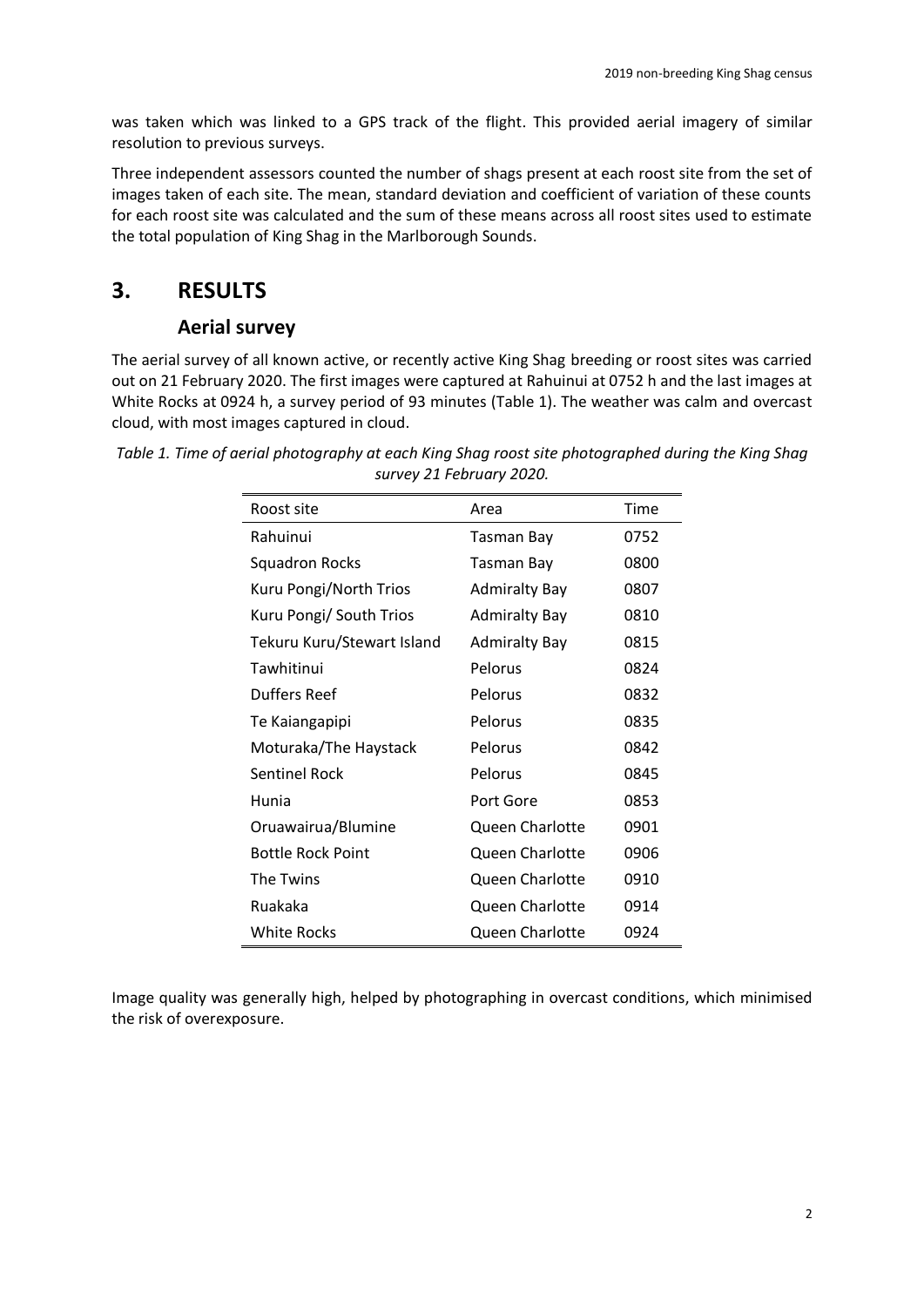### **Population count**

Overall, 815 King Shag were recorded at 13 sites throughout the Marlborough Sounds. This is the sum of the mean count for each roost as determined by the three independent assessors (Table 2, Figure 1). At two sites, Kuru Pongi/South Trios and Rahuinui, King Shag were roosting in two separate groups at. These have been lumped together at each site to make the numbers comparable with previous surveys. The 95% confidence interval for this estimate is 1.96, meaning that there is a 95% probability that the actual population count lies between 812 and 816 birds. The coefficient of variation (CV) of counts within each roost site, a measure of the variability in individual assessments, was low:  $0.7 -$ 13.3%. The greatest variability occurred at Tekuru Kuru/Stewart Island where a low number of birds at the site and a difference in interpretation of two peripheral objects by one of the assessors produced a higher CV at this site.

| <b>Roost</b>               | Area                 | A1             | A2             | A <sub>3</sub> | Mean           | <b>SD</b> | <b>CV</b> |
|----------------------------|----------------------|----------------|----------------|----------------|----------------|-----------|-----------|
| Tekuru Kuru/Stewart Island | <b>Admiralty Bay</b> | 8              | 10             | 8              | 9              | 1.15      | 13.3      |
| Kuru Pongi/North Trios     | <b>Admiralty Bay</b> | 119            | 119            | 119            | 119            | 0.00      | 0.0       |
| Kuru Pongi/South Trios     | <b>Admiralty Bay</b> | 85             | 86             | 85             | 85             | 0.58      | 0.7       |
| Duffers Reef               | Pelorus              | 207            | 207            | 207            | 207            | 0.00      | 0.0       |
| Moturaka/The Haystack      | Pelorus              | 16             | 16             | 16             | 16             | 0.00      | 0.0       |
| Sentinel Rock              | Pelorus              | 0              | 0              | 0              | 0              | 0.00      |           |
| Tawhitinui                 | Pelorus              | 78             | 77             | 78             | 78             | 0.58      | 0.7       |
| Hunia                      | Port Gore            | 44             | 44             | 44             | 44             | 0.00      | 0.0       |
| Oruawairua/Blumine         | Queen Charlotte      | 55             | 55             | 55             | 55             | 0.00      | 0.0       |
| Rauakaka                   | Queen Charlotte      | $\overline{2}$ | $\overline{2}$ | $\overline{2}$ | $\overline{2}$ | 0.00      | 0.0       |
| The Twins                  | Queen Charlotte      | 42             | 42             | 44             | 43             | 1.15      | 2.7       |
| <b>White Rocks</b>         | Queen Charlotte      | 46             | 45             | 46             | 46             | 0.58      | 1.3       |
| <b>Bottle Rock Point</b>   | Queen Charlotte      | 8              | 8              | 8              | 8              | 0.00      | 0.0       |
| Rahuinui                   | <b>Tasman Bay</b>    | 105            | 104            | 100            | 103            | 2.65      | 2.6       |
| <b>Squadron Rocks</b>      | <b>Tasman Bay</b>    | 0              | 0              | 0              | 0              | 0.00      |           |
| Total                      |                      | 815            | 815            | 812            | 815            | 1.73      | 0.2       |

*Table 2. Aerial survey counts at all roost sites, 21 February 2020, made by three independent assessors.*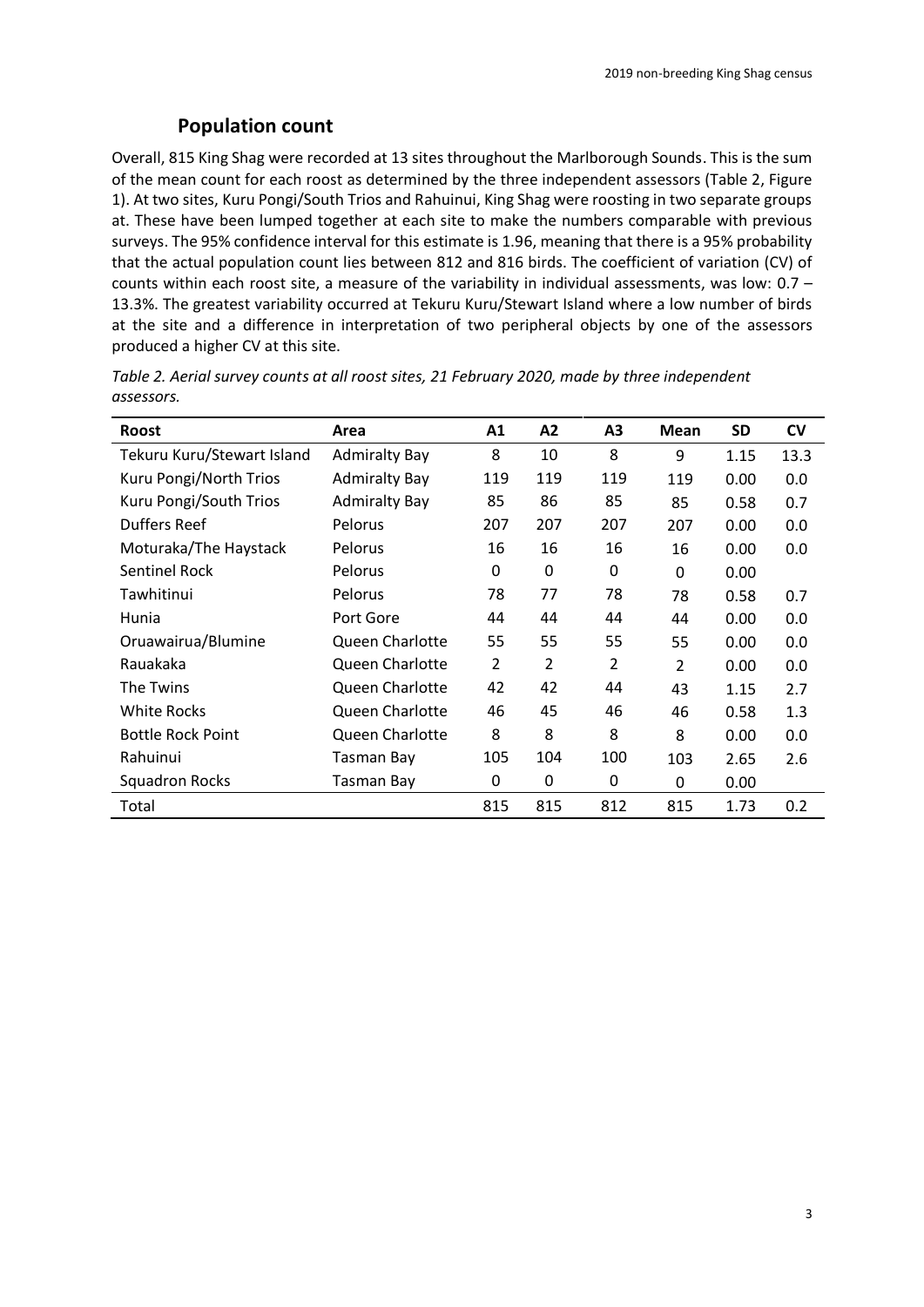

*Figure 1. Location and size of King Shag roosts recorded during an aerial survey on 21 February 2020.*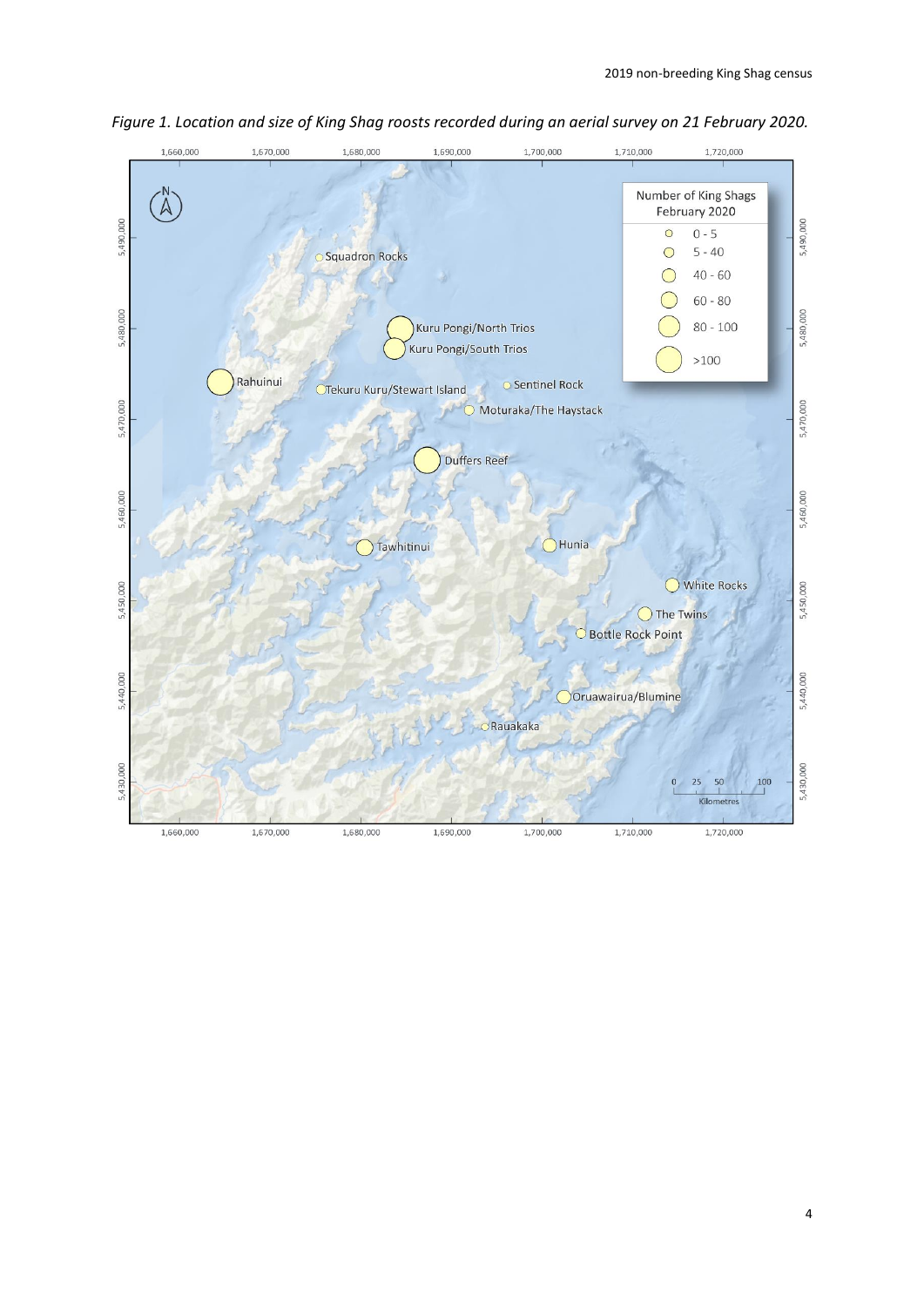### **Population numbers**

The number of King Shags recorded is higher than that counted in 2019 but still lower than that observed in 2015 (Table 3), continuing to highlight the marked annual fluctuations in this species.

| Roost site                 | Area                 | 2015      | 2018      | 2019           | 2020          |
|----------------------------|----------------------|-----------|-----------|----------------|---------------|
| Tekuru Kuru/Stewart Island | <b>Admiralty Bay</b> | 26        | 16        | 0              | 9             |
| Kuru Pongi/North Trios     | <b>Admiralty Bay</b> | 173       | 129       | 76             | 119           |
| Kuru Pongi/South Trios     | <b>Admiralty Bay</b> | NF        | <b>NF</b> | 96             | 85            |
| <b>Duffers Reef</b>        | Pelorus              | 297       | 212       | 214            | 207           |
| Moturaka/The Haystack      | Pelorus              | NF        | <b>NF</b> | 47             | 16            |
| Sentinel Rock              | Pelorus              | 64        | 0         | 0              | 0             |
| Tawhitinui                 | Pelorus              | 43        | 65        | 79             | 78            |
| Hunia                      | Port Gore            | 53        | 31        | 45             | 44            |
| Oruawairua/Blumine         | Queen Charlotte      | <b>NF</b> | 4         | 37             | 55            |
| Rauakaka                   | Queen Charlotte      | NF        | 5         | $\Omega$       | $\mathcal{P}$ |
| The Twins                  | Queen Charlotte      | 0         | 51        | 54             | 43            |
| White Rocks                | Queen Charlotte      | 103       | 69        | 69             | 46            |
| <b>Bottle Rock Point</b>   | Queen Charlotte      | NF.       | <b>NF</b> | NF             | 8             |
| Rahuinui                   | Tasman Bay           | 75        | 51        | 70             | 103           |
| <b>Squadron Rocks</b>      | Tasman Bay           | 0         | 0         | $\mathfrak{p}$ | 0             |
| Total                      |                      | 834       | 633       | 789            | 815           |

*Table 3. King Shag roost site counts 2015-2020.*

Note: NF = roost site not flown during that year's survey; 0 = roost site was flown in aerial survey and no birds were recorded at the site. Count data from 2015 and 2018 from Schuckard (2018), including corrections to data reported in Schuckard (2015). We exclude the 9 birds reported in Schuckard (2018) reported in June four months after the aerial survey.

The King Shag populations in each area also vary through time (Table 4 and Figure 2). Numbers in Pelorus Sound appear to be declining, primarily because the Sentinel Rock site has been abandoned and only 16 birds were recorded on Moturaka/The Haystack this year, compared with 47 in 2019 (Table 3). The populations in Admiralty Bay, Tasman Bay and Port Gore appear to be relatively stable, whereas in Queen Charlotte Sound the population appears to be increasing slightly.

| Area                 | 2015 | 2018 | 2019 | 2020 |
|----------------------|------|------|------|------|
| <b>Admiralty Bay</b> | 199  | 145  | 172  | 213  |
| Pelorus              | 404  | 277  | 340  | 301  |
| Port Gore            | 53   | 31   | 45   | 44   |
| Queen Charlotte      | 103  | 129  | 160  | 154  |
| Tasman Bay           | 75   | 51   | 72   | 103  |
| Total                | 834  | 633  | 789  | 815  |

*Table 4. Numbers of King Shag recorded in each area of the Marlborough Sounds.*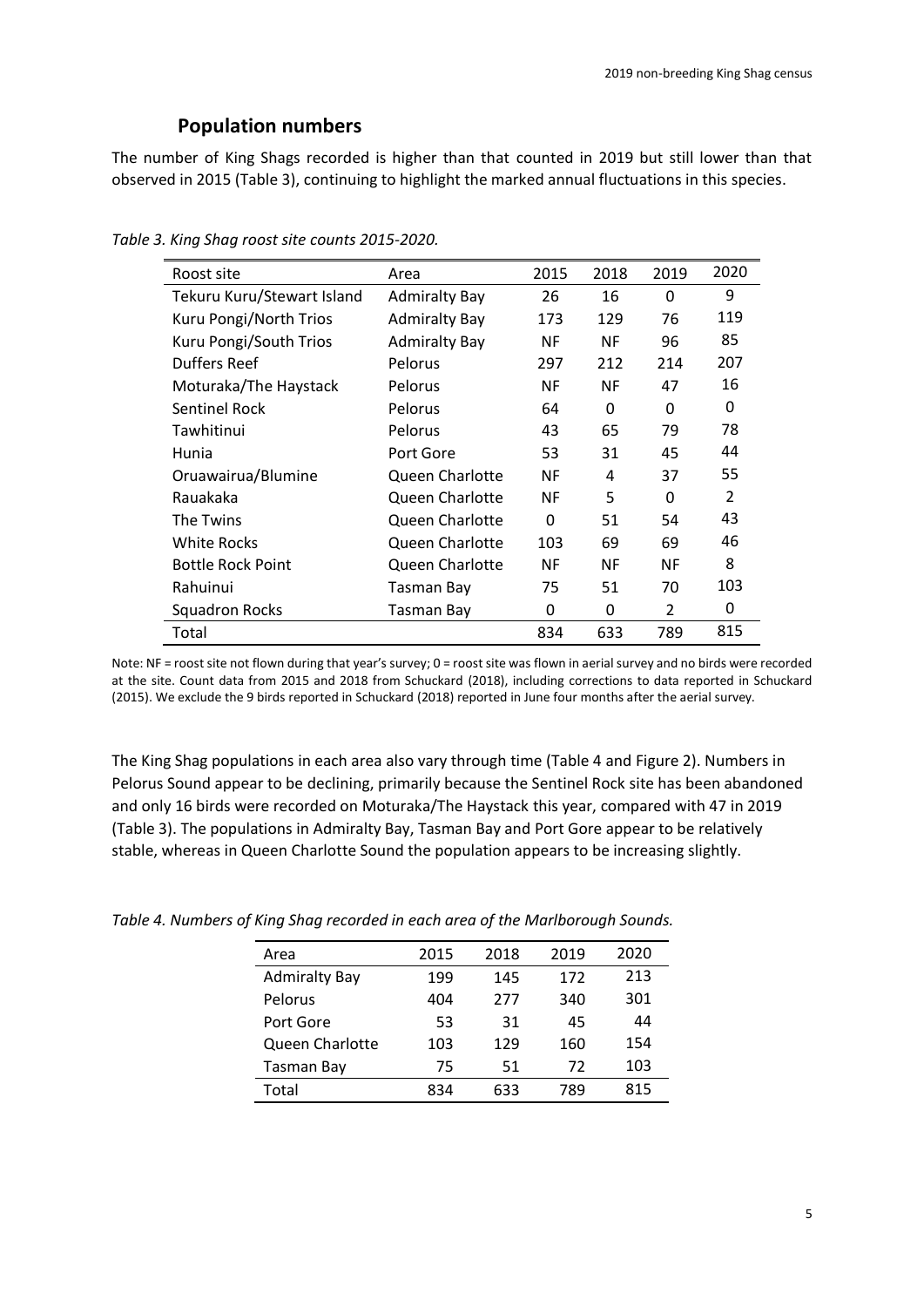

*Figure 2. Numbers of King Shag recorded in each area of the Marlborough Sounds*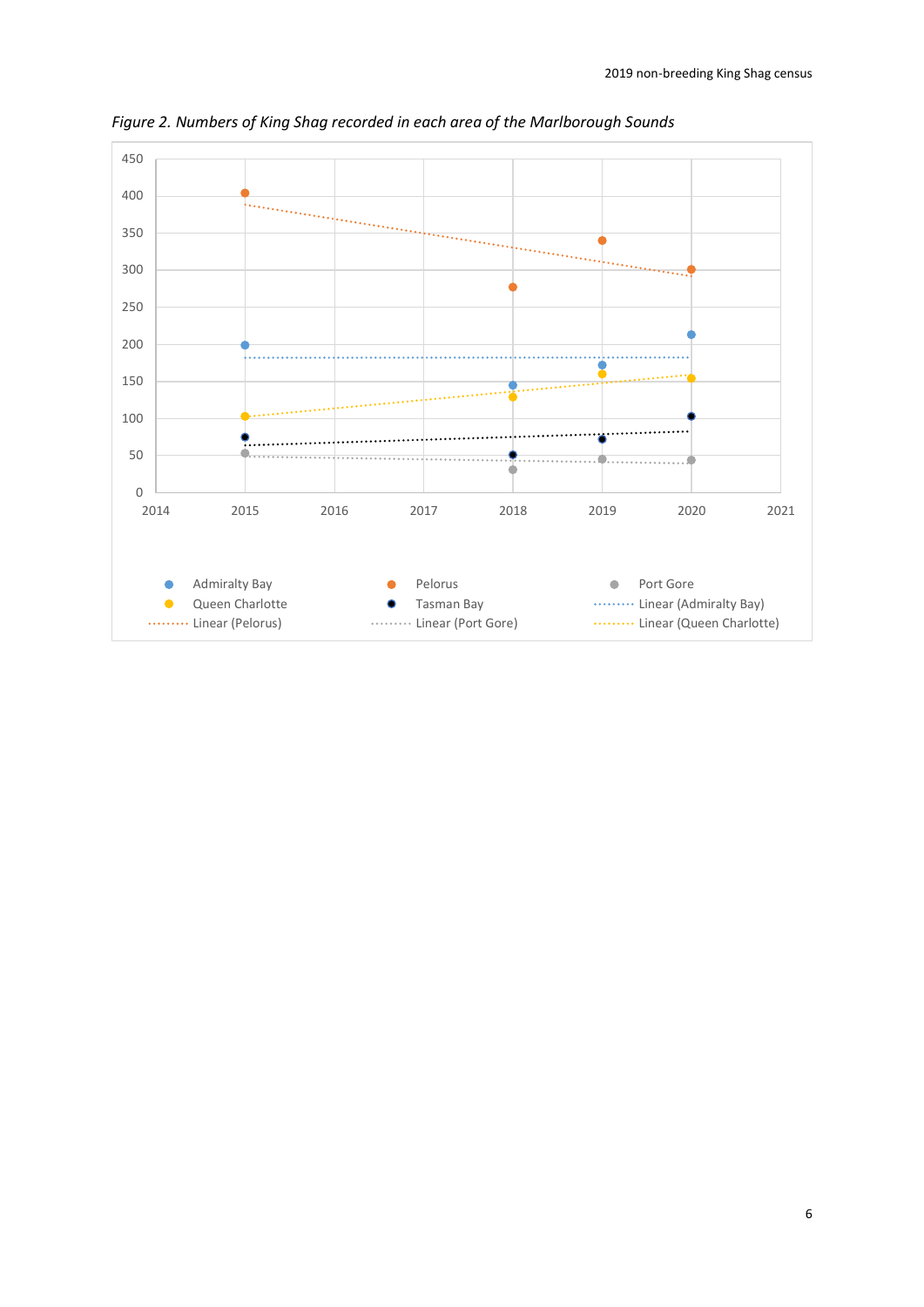## **4. DISCUSSION**

These results highlight again the appropriateness of aerial survey as a tool for monitoring the King Shag population, and it remains a cost-effective way of censusing this species. Undertaking the survey in overcast conditions improved image quality and reduced variation in interpretation among the assessors. It is recommended for all future aerial surveys.

The 2020 survey recorded the highest number of King Shag since the 2015 baseline survey, with numbers only 2% lower. As stated in last year's report (Bell et al. 2019), these fluctuations in numbers are hard to interpret at present. They could be due to several factors, including annual variations in breeding success or missing some roost sites during surveys (this was a particular feature of the first two surveys). A count in January/February will include adults of breeding age, young birds that fledged the previous year in August–November, and sexually immature birds which are too young to have started to breed (1-2 year old birds).

Changes in King Shag numbers between different areas of the Marlborough Sounds suggest there is movement between areas and emphasises the importance of surveying all colonies in a single morning.

In spite of this inter-annual variation, annual surveys are essential to track year-to-year changes in King Shag numbers and determine the long-term population trend. Although King Salmon is not obliged to we recommend continuing these annual surveys for at least the next five years, not only to identify long-term trends, if possible, but also to improve our understanding of the inter-annual variability in King Shag numbers and what factors might correlate with these. This will allow further investigation into what might be driving any population changes.

#### **Recommendations**

- That New Zealand King Salmon continue to support annual aerial surveys in mid-January to mid-February to determine the population trend and better account for the effects of interannual variation.
- That the current aerial survey protocol be continued for future aerial surveys of King Shag.
- Future aerial surveys should continue to include all known and historical King Shag colonies and roost sites to ensure complete coverage.